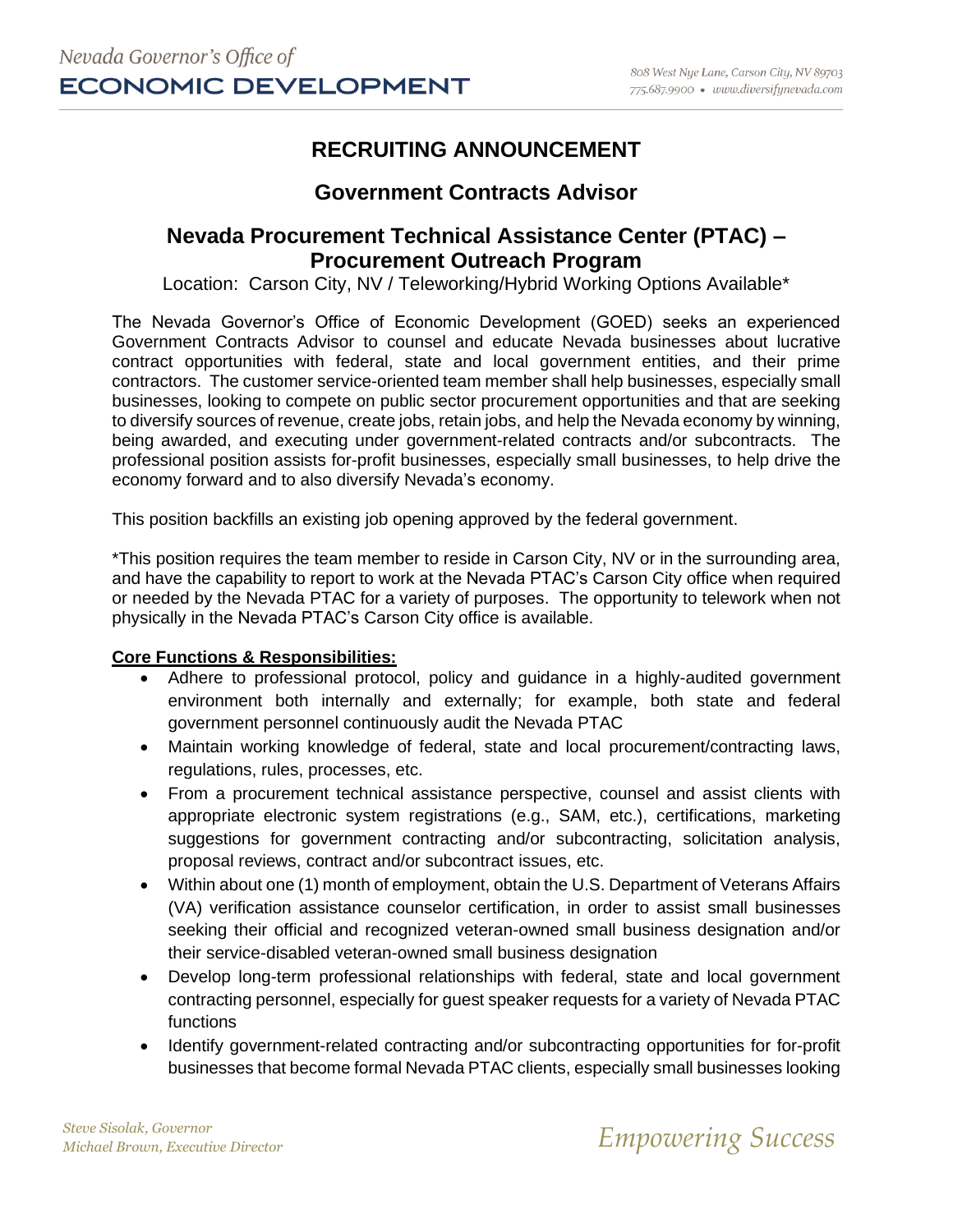to compete for and win contracts and/or subcontracts, in order to scale their companies and create jobs, retain jobs, and diversify the Nevada economy

- Promptly record details, with actions taken, of client meetings as well as client inquiries, comments and recommendations for improvement
- Communicate and coordinate activities with Nevada PTAC team members
- Travel to client sites and events as needed; this area will be continually gauged now and in the future because of the current pandemic
- Plan, organize and present government procurement-related classes via a variety of modes to include in person or virtually; this area will be continually gauged now and in the future because of the current pandemic
- Participate in in-scope public relations and networking activities; this area will be continually gauged now and in the future because of the current pandemic
- Other duties as assigned to include, but is not limited to, administrative-related responsibilities

### **Knowledge/Skills/Abilities:**

- Knowledge of, and experience with, procurement processes and principles whether from direct government, prime contractor or subcontractor procurement experience, and/or from direct experience submitting proposals to the government, a prime contractor or a subcontractor is required
- Knowledge of GSA schedules, SAM registration and small business certifications is preferred
- Proficiency in the use of software applications (Microsoft Office, Excel, Power Point, Publisher, Outlook and Internet)
- Must be able to communicate clearly and effectively, both orally and in writing
- Excellent organizational skills
- Attention to detail, quality work products, proactive follow-through, and ability to prioritize work assignments and manage expectations
- Ability to physically work in an office or room that is shared with another Nevada PTAC team member and where social distancing is practiced, and use personal protective equipment such as a mask; these will be continually gauged now and in the future because of the current pandemic
- Ability to physically meet with anyone from within and outside the organization (e.g., clients, Nevada PTAC resource partners, etc.), practice social distancing, and use personal protective equipment such as a mask; these will be continually gauged now and in the future because of the current pandemic
- Valid Nevada driver's license or ability to obtain one

### **Education and/or Experience:**

• College degree from an accredited university in Business or a related field OR equivalent combination of education, training and procurement related experience